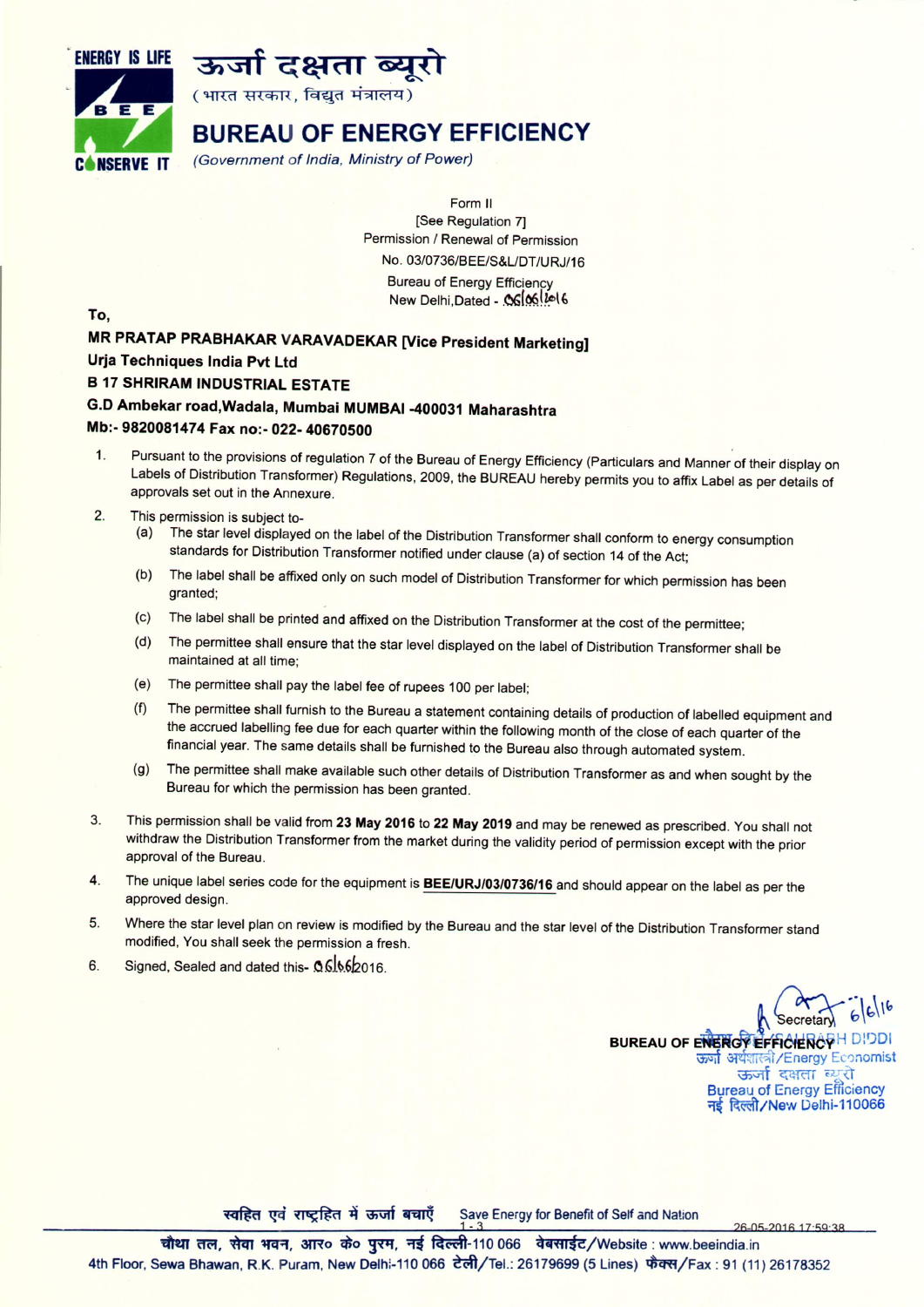## **Annexure [See para 1 of Form II] Details of Approvals**

#### 1. **Details of the Equipment**

 $\bar{\nu}$ 

| Equipment / Type                     | Distribution Transformer / Oil natural and air natural |
|--------------------------------------|--------------------------------------------------------|
| Make /Manufacturer/ Importer         | URJA / Manufacturer                                    |
| Model name/Number                    | URJA-100-3/2016                                        |
| <b>Transformer Capacity KVA</b>      | <b>100 KVA</b>                                         |
| Voltage                              | Upto 11 KV                                             |
| Year of manufacturing                | 2016                                                   |
| Total losses at 50% loading - Watts  | 520                                                    |
| Total losses at 100% loading - Watts | 1800                                                   |

| S/No | <b>Application</b><br>ID | Model No.                  | Capacity<br><b>Rating(KVA)</b> | <b>Measured Values</b>                            |                                                              |                                      |                               | <b>Rated Values</b>                               |                                                              |                                      |
|------|--------------------------|----------------------------|--------------------------------|---------------------------------------------------|--------------------------------------------------------------|--------------------------------------|-------------------------------|---------------------------------------------------|--------------------------------------------------------------|--------------------------------------|
|      |                          |                            |                                | <b>Total Loss at</b><br>50% Loading<br>(in Watts) | <b>Total Loss at</b><br>100%<br><b>Loading (in</b><br>Watts) | <b>No Load</b><br>Loss (in<br>Watts) | <b>Load Loss(in</b><br>Watts) | <b>Tatal Loss at</b><br>50% Loading<br>(in Watts) | <b>Total Loss at</b><br>100%<br><b>Loading (in</b><br>Watts) | Recommend<br>ed<br><b>Star Label</b> |
|      | 58928                    | URJA-<br>$100 -$<br>3/2016 | 100                            | 492                                               | 1344                                                         | 209                                  | 1135                          | 520                                               | 1800                                                         | 3                                    |

### 2. **Label Details**

| Equipment                            | <b>Distribution Transformer</b> |
|--------------------------------------|---------------------------------|
| Type                                 | Oil natural and air natural     |
| Make /Manufacturer/ Importer         | URJA / Manufacturer             |
| Model name/ Number                   | URJA-100-3/2016                 |
| <b>Transformer Capacity KVA</b>      | <b>100 KVA</b>                  |
| Voltage                              | Upto 11 KV                      |
| Year of manufacturing                | 2016                            |
| Star level                           | 3                               |
| Total losses at 50% loading - Watts  | 520                             |
| Total losses at 100% loading - Watts | 1800                            |
| Unique label series code             | BEE/URJ/03/0736/16              |

ऊर्जा अर्थशास्त्री Energy Economist **Bureau of Energy Efficiency** नर्द दिल्ली / New Delhi-110066